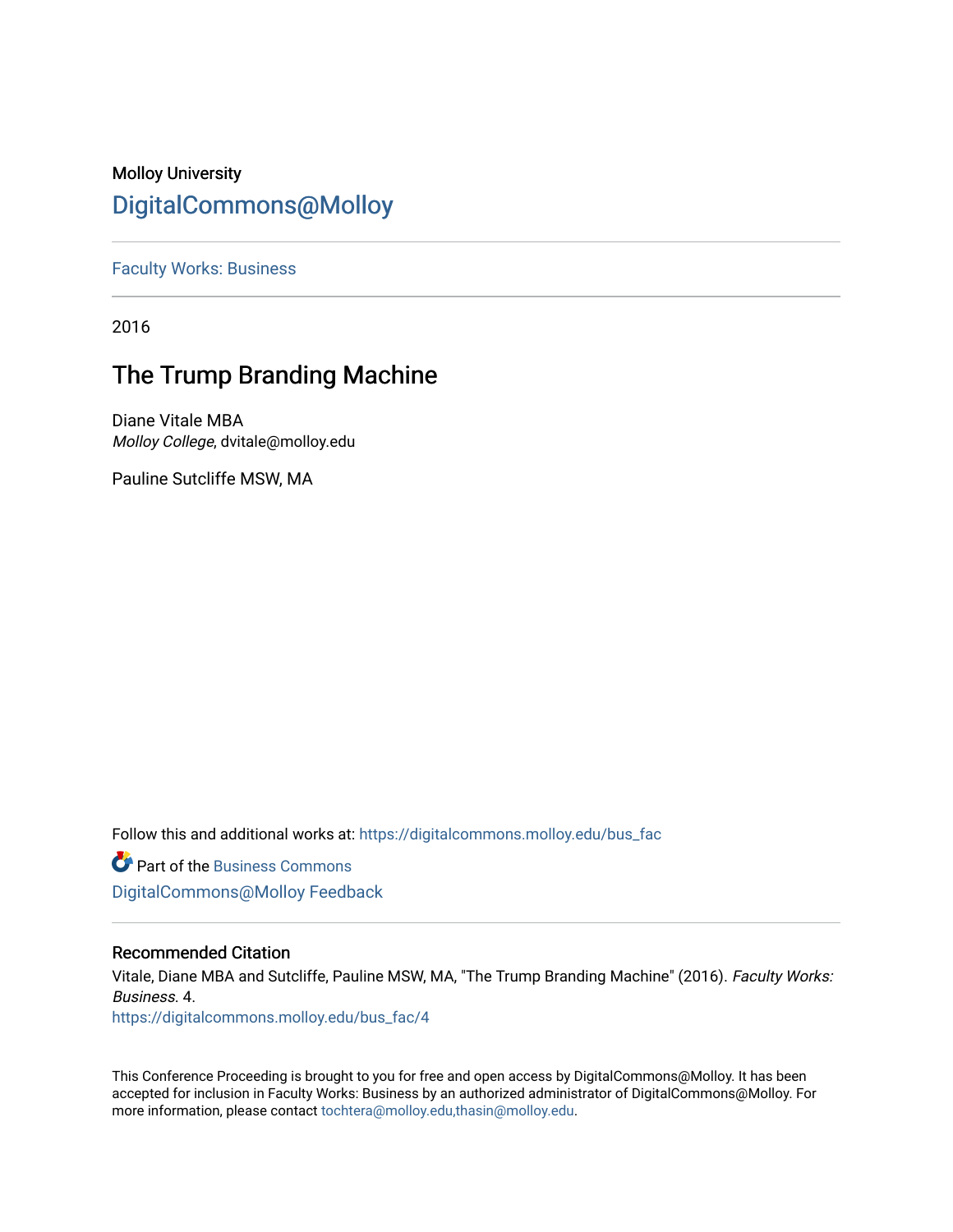## **The Trump Branding Machine**

Molloy College 1000 Hempstead Avenue, C103 Rockville Centre, NY 11571 516 983-3637 631 790-5770 [DVitale@molloy.edu](mailto:DVitale@molloy.edu)

*Diane Vitale, MBA Pauline Sutcliffe, MSW, MA (London University)* PO Box 803 / 11 Sandown Court

Wainscott, NY 11975-0803 [ps@vitalone.net](mailto:ps@vitalone.net)

#### *ABSTRACT*

The 2016 presidential election is like no other. The Donald Trump campaign has thrown all traditional and conventional wisdom of campaigning out of the window. The use of social media and creation of special events drives the Donald Trump branding machine – with little funding from the usual sources – one important one being the GOP coffers. Although we have had celebrity leaders in politics the likes of Arnold Schwarzenegger, and even a president, Ronald Regan – we have never seen such a blatant celebrity approach to seeking the presidency of the United States. An estimated \$3 billion worth of media coverage without an advertising dollar spent tells us we have something to learn from the Trump branding machine. (Schroeder, 2016)

#### **Keywords**

Branding, communication, media, politics, technology, unconventional, psychotherapy, anthropology, sociology, propositions, phenomenon, budget, vocabulary, campaign.

### **1. INTRODUCTION**

Sociologists, anthropologists, psychotherapists and economists all have something to say about how the Trump phenomenon has been fueled. In this paper we will briefly review them and try to find some kind of generalization about it or maybe discover it's just a one-off phenomenon. The microeconomics of it has been understudied because funding has been relatively insignificant when compared to the budget of the presumptive democratic presidential nominee, Hillary Clinton.

Conventional wisdom tells us, "Marketers must create competitive advantage by constantly adapting to and instigating change…Adaptations to market changes are likely to be more successful if actions are guided by knowledge of the forces shaping market behavior and insights that enable the development of sustainable competitive advantage". (Shocker, 1994) This is certainly the thinking of the Hillary Clinton campaign – with great success.

We all know that "…brands and trademarks have become strategic assets and a source of competitive advantage". (McKinsey, 2013) On the other hand a worrying influence of the Internet and social media favors the *bite-sized* thought over the grand thesis. (Tanenhaus, 2014) And to this extent Trump has succeeded.

#### *The Sociological Perspective*

"Mass media is defined as "the channels of communication in modern societies that can reach large numbers of people, sometimes instantaneously". (Sullivan, 2007) Mass media therefore has the ability to communicate messages through various channels and as a result can influence individual attitudes, opinions and moods.

Mass media utilizes traditional and digital media channels and is a significant force in modern culture – particularly in America. And of course we can rely on the sociologists to construct a new category, which they describe as "mediated culture" and an expansion of this description is "media has a direct affect on modern culture". (Dean, 2010)

This "mediated culture" has also developed and enhances the concept of "*celebrityhood"* that can fuel ones "claim to represent a group or cause" (Street, 2004)

Historically the concept of celebrity is usually applied to political and business leaders, as well as those who are high profile, in demand and outlaws. Today, there has been exponential growth in this classification to include actors, singers, artists and other social elites. The Internet and various applications have proliferated media channels beyond which anyone could have imagined not too long ago.

#### *Three Main Sociological Perspectives on Social Media*

The *limited effects theory* posits the view that the media exerts a "negligible influence" because this group of people already has chosen what it wants to watch and read based upon their beliefs - so it reinforces their worldview. The less informed in this group can be persuaded and swayed out of their position. According to others in the field there are two problems with this perspective. The first is "they claim that limited effects theory ignores the media role in framing and limiting the discussion and debate of issues." (CliffNotes, 2008) The second critical view of this theory is based on the medias dominance when it was far less widespread. Once upon a time there were only a few networks within which news was communicated, the likes of Fox news, CNN and ABC. But today there are many others that have surfaced like Cheddar.com who specifically pitch the Millennials because they believe the market is untapped.

(Ramachandran, 2016)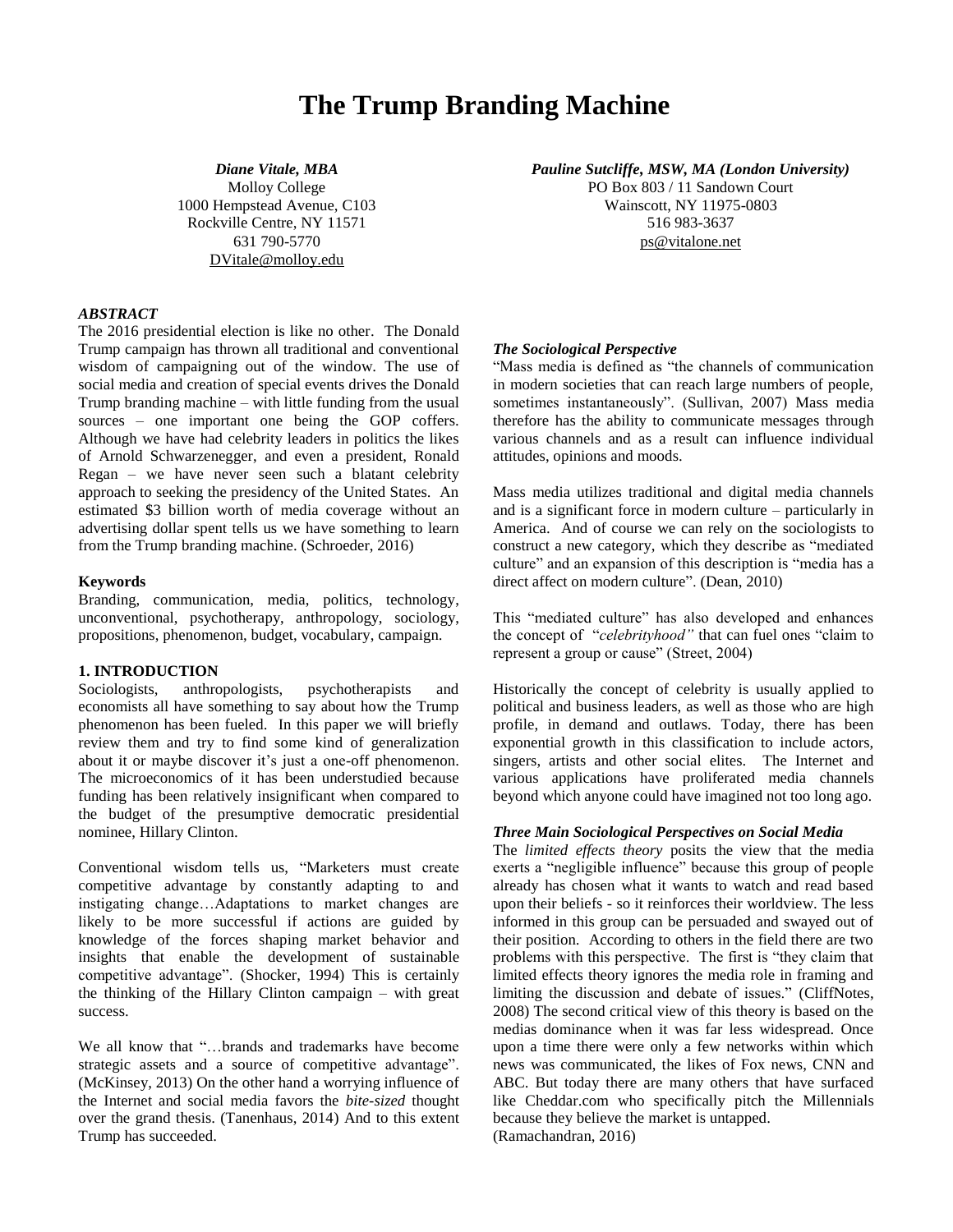The *class dominant theory* "argues that the media reflects and projects the view of a minority elite which controls it," especially in news media. (CliffNotes)

Some of this theory appears to be based on old Marxists theories and more recently much of what Bernie Sanders espoused during his campaign and that is that the owners of the means of production have all the power and therefore control the media. This means that stories can be easily avoided and/or silenced.

There are other flaws in the class dominant theory that include the fact that "advertising dollars fund most media". (CliffNotes) Therefore networks may satisfy their advertisers for the revenue and not broadcast certain issues that might be antipathetic to their brands.

Critics of this theory counter these arguments by saying "that local control of news media largely lies beyond the reach of large corporate offices elsewhere." They argue, good journalists not advertising moguls or big interest groups produce sound news stories. The examples they give to support this view are local news support for environmental causes and the anti-nuclear movement etc. (CliffNotes)

Do corporate elites control the media? There is a strong counter argument that a politically *liberal* elite controls the media. They support their argument by taking the view that journalists are more highly educated than the general population and hold more liberal political views, and are more likely to register as democrats. This is a powerful and persuasive argument.

Bernie Sanders much like his Marxist mentor Karl, failed in his endeavor to shift the means of production - where all the power lies – in to the hands of the proletariat. This used to be called socialism. Bernie called himself an independent even though he was running under the banner of the Democratic Party. He did, never the less, capture a whole new prospective voting market and funding from the Millennials. Bernie was very concerned this market would dissipate if he gave up the bid for the presidency too soon. New Networks like Cheddar.com are sweeping the Millennials up and are tapping into the zeitgeist of voters who are coming of age. And this is the very untapped market that the Clinton campaign is trying to sweep-up in Bernie's wake.

The *culturalist theory* combines the limited effect and class dominant theories based on the idea that people interact with media to create their own meanings "out of the images and messages they receive". Social media developments may have and will continue to play a part in how a passive audience versus interactive audience participation impacts belief systems. The culturalist theorists have concluded that taking everything else into account – "personal perspective plays a more powerful role in how the audience members interpret those messages". (CliffNotes)

### *The Anthropological Perspective*

An anthropological perspective defines the rise of Donald Trump from a cultural vantage. "He is the embodiment of celebrity culture – a world filled with glitz, fantasy and illusion." (Stoller, 2016) Where shallow perception reigns king or queen depends on your preference.

His presentational platform consists almost entirely of him, sometimes members of his family, and occasionally celebrities of various kinds – all on the stage to sing his praises. Powerfully missing are members of the GOP party – the party he is supposed to be representing as the presumptive heir to the presidency. He then treats the attending audience to such pearls of wisdom as, "how bad things are in America and how he is the man to make things better." (Stoller)

A race for the presidency of the most responsible and respected continent on the planet is presented as a theatrical production and a country that's filled with woes - that only he can make better. His tightly controlled theatrical production reinforces "the myth of Mr. Trump's fearless strength, his invincibility and his inevitability – a real strong man." (Stoller)

In the debate format however he has less control but never the less he continues to talk America down and denigrates members of his own party who are sharing the platform because they are competing with him for the nomination. He captivated our attention with such pearls of wisdom as "Little Rubio" and "Lying Ted" and "Crooked Hillary". But he uses his marketing and branding savvy to change the spelling and enunciation to appeal to a different constituency of voters – "Liddle Rubio" and "Lyin Ted". (Stoller)

"There is none so blind as those who will not see." (Sharman, 1874)

In another context, when he was confirmed as the GOP nominee for president, which was staged to look like a presidential press conference, he offered yet another pearl, which was his solution to all our problems  $-$  it is simple  $$ we need him because he knows how to negotiate. In other words we need a self-professed, dazzlingly wealthy businessperson who is successful because he knows how to negotiate? He would use this one strategy to solve all manner of global issues including the Syrian migrant crisis. And for some reason he is not using this amazing skill to negotiate himself out of an IRS audit. Puzzling.

So far Mr. Trump in his pseudo presidential acceptance speech did manage to convince many viewers that he was actually the president. But what happened to the other showbiz president, Tony Goldwyn (of Scandal)? Well, at least the latter is sexy! Trump's ignorance about the social political complexities of the world as well as the US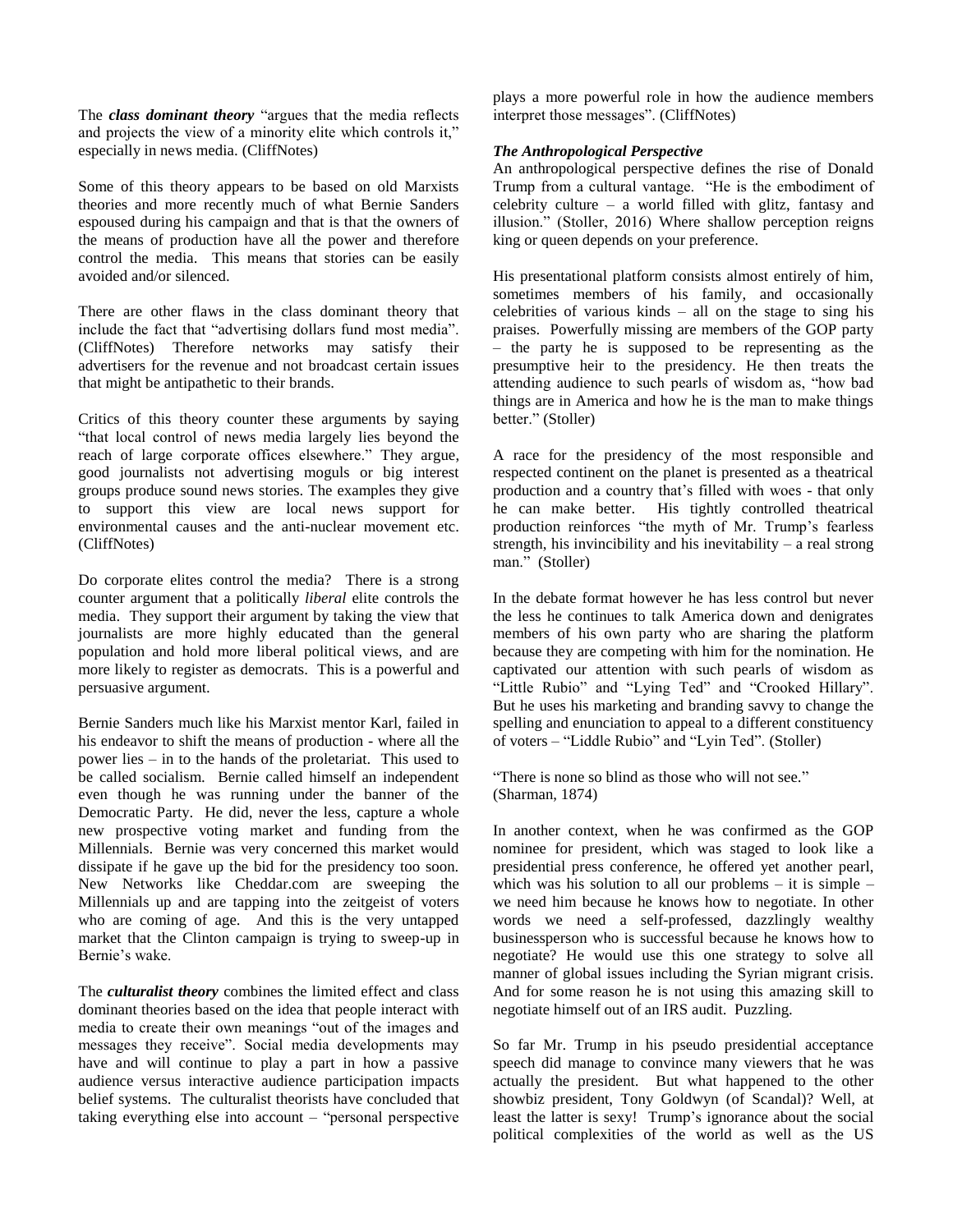Constitution does not seem to matter in his world of fantasy. Some analysts and psychotherapists call this condition *narcissism* or as some British journalists have coined as "Trump Derangement Syndrome." (Ginsburg, 2016) Is he trumpeting his own horn? The phrase was coined long before Trump was born, but how apt.

The culture of celebrity is a world of illusion in which he can carefully develop his mythic image. So what do Harry Potter, Superman, Batman and Trump have in common? The first 3 are not running for president and they know they are actors and are tasked with creating characters in stories that are all about myth and illusion.

What will happen when the lights are turned on?

### *The Psychotherapeutic Perspective*

"The truth doesn't matter if you build a strong brand." Perception is reality – even if it's not true. In the face of factual information is it possible for people to still believe a myth or still believe a lie? So what can we learn from the Trump phenomenon? Lesson: "tell a consistent narrative, persistently, frequently and well." This will captivate many people. (Pfeffer, 2016)

To borrow from the world of family psychotherapy, this mantra comes pretty close to a very well known and powerful intervention from the world of family therapy called *changing family propositions*, reframing the problem (about dysfunction in the family) and getting it to stick by means of a repetitive narrative. The therapeutic challenge is to create, with the family, a new proposition. The therapist's task is to construct a narrative that fits around the new proposition – and moves it from an individual proposition to a systemic one. The new proposition (narrative) is then repeated frequently to get it to stick. Trump does something similar.

In the branding of Trump it becomes a narcissistic parody of the psychotherapeutic change-making effort. And he's achieved considerable mileage out of it.

In the world of psychotherapy this intervention can be a wonderful and powerful change-maker because it is used for the good. Trump, on the other hand, has hijacked it and used it for his own gain. Think about it – construct a narrative that contains a new proposition and repeat it in as many ways as possible - over and over again.

Interesting that the Wharton School is just next door to the Philadelphia Child Guidance Clinic where these interventions were given life in the early and late 1970's. (Minuchin/Fishman, 2009)

"Trump's ghostwriter for '*The Art of the Deal'* has expressed regret about his role in creating the myth of Trump's business acumen." (Pfeffer) Trump has so embodied this mythology, *that he is a rich and successful business executive*, and his endless repetition of this narrative leads him to believe he should be the president of the United States. He has built around himself all the trappings of success and wealth to underscore what he seems to believe is his reality. He acts and plays the part almost flawlessly. As a result, many people have bought into the narrative and the illusion of success and wealth.

Trump isn't the only person who tells his own narrative and has learned how repetition can reinforce the views expressed in his narrative; he helps them take root in the public consciousness while excluding key contributors to "his success". (Pfeffer) He is like Dorsey, one of the founding members of Twitter, who omits referencing Glass from any involvement in the genesis of the company. With each retelling of his narrative, Dorsey increases his own role and importance. So much so, no one knows who Glass is, he just happens to be the co-founder of Twitter.

We agree with Trump, the Wharton School of Business at the University of Pennsylvania is a great business school. He has built his affiliation with Wharton into his narrative. The school however unfortunately has "declined to comment about the famous alumni" and his classmates don't seem to remember him. (Pfeffer)

Similarly, most people don't remember who Admiral John Byng was.

A descendent of Admiral John Byng many generations later, called Dr. John Byng Hall spent time in Philadelphia at the Philadelphia Child Guidance Clinic (a world renowned training center) as a visiting consultant from the Tavistock Clinic in London – another world renowned clinic and training center. Until his retirement, he was one of the leading psychotherapists in the field of family psychotherapy. He tells the story of his ancestor Admiral John Byng to his training clinicians (which included the coauthor of this paper). He told both sides of the story as recorded in history. Some cite the Admiral as a hero and some as a coward.

Admiral John Byng was executed on March 14, 1757 for "Failing to do His Utmost". (Cavendish, 2007) Admiral Byng was charged with a task of sailing to the Mediterranean island of Minorca, then a British possession, in order to defend it from attack – but by the time he arrived he couldn't save it because the island was already under attack. His fleet was totally inadequate for the task. He did one skirmish and then could do nothing and retreated to Gibraltar leaving Minorca to the enemy. British public opinion branded him as a coward. The prime minister ordered he was put on trial for neglect of duty and he was court-martialled in Portsmouth and found guilty despite his plea that he had been inadequately supplied for his mission. Byng was executed by firing squad on board his own flagship. How different would this play out today had Byng had a marketing company to influence public opinion in his favor and get them to buy-in to his narrative - that he had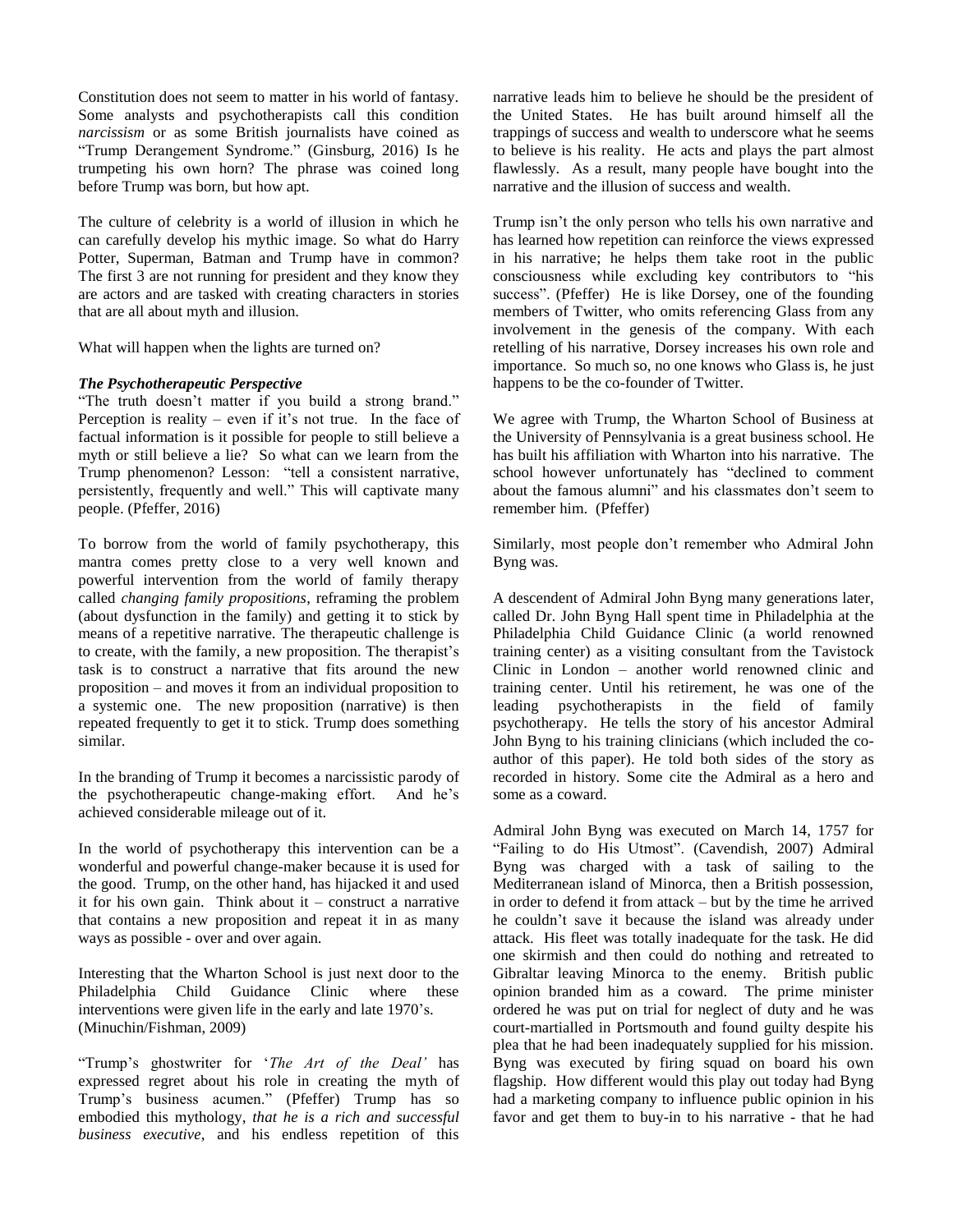been inadequately equipped for the task? Was he a coward or was he a hero? Depends on what commentary you read.

Had Admiral Byng applied the Trump branding technique and had mass media tools at his disposal, he could have created a narrative and repeated it until the people believed him. His destiny could have been changed.

Interestingly enough, Dr. John Byng-Hall is renowned also for the work he has done on families, myths and legends. (Byng-Hall, J., 1979)

#### *America's Founding Fathers*

"The poll manufactured drama of the long and laborious 2016 campaign is presented as though it is the only development in the life of the planet that's current and newsworthy." (Burstein/Isenberg, 2016) As with drama, the language is sometimes inflated and traumatic situations become amplified into melodramas and Greek tragedy. Is this what we can expect in several months time if Trump losses? We can predict if this is the outcome, he will deliver a new narrative in which he has been robbed and that the whole process was rigged and crooked.

In a straw poll around our dinner table all our guests consider the drama in the primaries this year as nothing less than theatre at its very worst.

"The culture warring drums are a daily beat of the reverberations of  $18<sup>th</sup>$  century enlightenment and  $19<sup>th</sup>$  century struggles to define America's moral position in the world." So how far have we come, really? (Burstein/Isenberg)

"We are not independent from our cultural inheritance". (Burstein/Isenberg)

"History reminds us that immigrants from Mexico were a hot button issue then and the Islamic world - and that new arrivals were tarred as pollutants and regarded on masse as objects of suspicion." (Burstein/Isenberg) And these attitudes and beliefs are as old as the country itself, yet Trump has repackaged them and made them a subject of his electoral platform, as though they are new.

He has persuaded his followers using the technique of repetitive narrative that contains a germ of a new proposition that these attitudes towards immigration are current or new and are a consequence of weak leadership. When indeed these attitudes are as old as the country itself but do not take into account generations of evolution that the country has evolved into an embracing multiracial, multicultural continent that's inclusive. Trumps rhetoric is divisive. Trumps platform is retrograde and has the potential to wash away generations of evolution.

#### **2. CONCLUSION**

One of the most outstanding myths about America is that we had arms open wide to anyone from anywhere around the world. It's what we were all taught in our early years in

school. Yet is this a myth? Is it who we are or who we think we are?

History will decide this and its not looking too good at the moment. Trump's narrative appears to be quite close to that of our founding fathers. "In short, popular ignorance kept the powerful safe." (Burstein/Isenberg)

The more we delve into history the more we can see Trump is recreating the wheel - except he has access to very sophisticated media tools to drive his narrative.

Early this year President Obama remarked that the Trump phenomenon was "nothing new in American history". He's right. (Burstein/Isenberg)

What's going to happen when the lights go on?

###

PS: "Donald Trump has received the equivalent of nearly \$3 billion in free advertising since last May." (Schroeder, 2016)

#### **ACKNOWLEDGEMENTS**

The authors wish to thank Dr. Maureen Mackenzie for her invaluable help and support.

#### **REFERENCES**

Bethea, Charles., *Stumped.* The New Yorker. April 16, 2016. URL:

[http://www.newyorker.com/magazine/2016/04/11/examinin](http://www.newyorker.com/magazine/2016/04/11/examining-the-vocabulary-of-the-presidential-race) [g-the-vocabulary-of-the-presidential-race](http://www.newyorker.com/magazine/2016/04/11/examining-the-vocabulary-of-the-presidential-race)

Burstein, Andrew., Isenberg, Nancy., *We have always been good haters: Our Donald Trump problem goes all the way back to the Founding Fathers.* SALON.,January 16, 2016 [URL:http://www.salon.com/2016/01/16/we\\_have\\_always\\_b](http://www.salon.com/2016/01/16/we_have_always_been_good_haters_our_donald_trump_problem_goes_all_the_way_back_to_the_founding_fathers/) [een\\_good\\_haters\\_our\\_donald\\_trump\\_problem\\_goes\\_all\\_the](http://www.salon.com/2016/01/16/we_have_always_been_good_haters_our_donald_trump_problem_goes_all_the_way_back_to_the_founding_fathers/) way back to the founding fathers/

Byng-Hall, J. , *Re-editing family mythology during family therapy.* Journal of Family Therapy, 1: 103–116. doi:10.1046/j..1979.00485.x

Cavendish, Richard., *The Execution of Admiral Byng.,*  History Today., Volume 57 Issue 3 March, 2007.

CliffsNotes, *The Role and Influence of Mass Media*. URL: [https://www.cliffsnotes.com/study-](https://www.cliffsnotes.com/study-guides/sociology/contemporary-mass-media/the-role-and-influence-of-mass-media)

[guides/sociology/contemporary-mass-media/the-role-and](https://www.cliffsnotes.com/study-guides/sociology/contemporary-mass-media/the-role-and-influence-of-mass-media)[influence-of-mass-media](https://www.cliffsnotes.com/study-guides/sociology/contemporary-mass-media/the-role-and-influence-of-mass-media)

Dean, Gregory., *A Mediated Culture.* Marketing Philosophy., November 23, 2010

URL: [https://marketography.com/2010/11/23/a-mediated](https://marketography.com/2010/11/23/a-mediated-culture/)[culture/](https://marketography.com/2010/11/23/a-mediated-culture/)

Ginsburg, Ruth Bader., *A Supreme Court justice speaks her political mind*. THE WEEK.,pg.15, July 23, 2016.